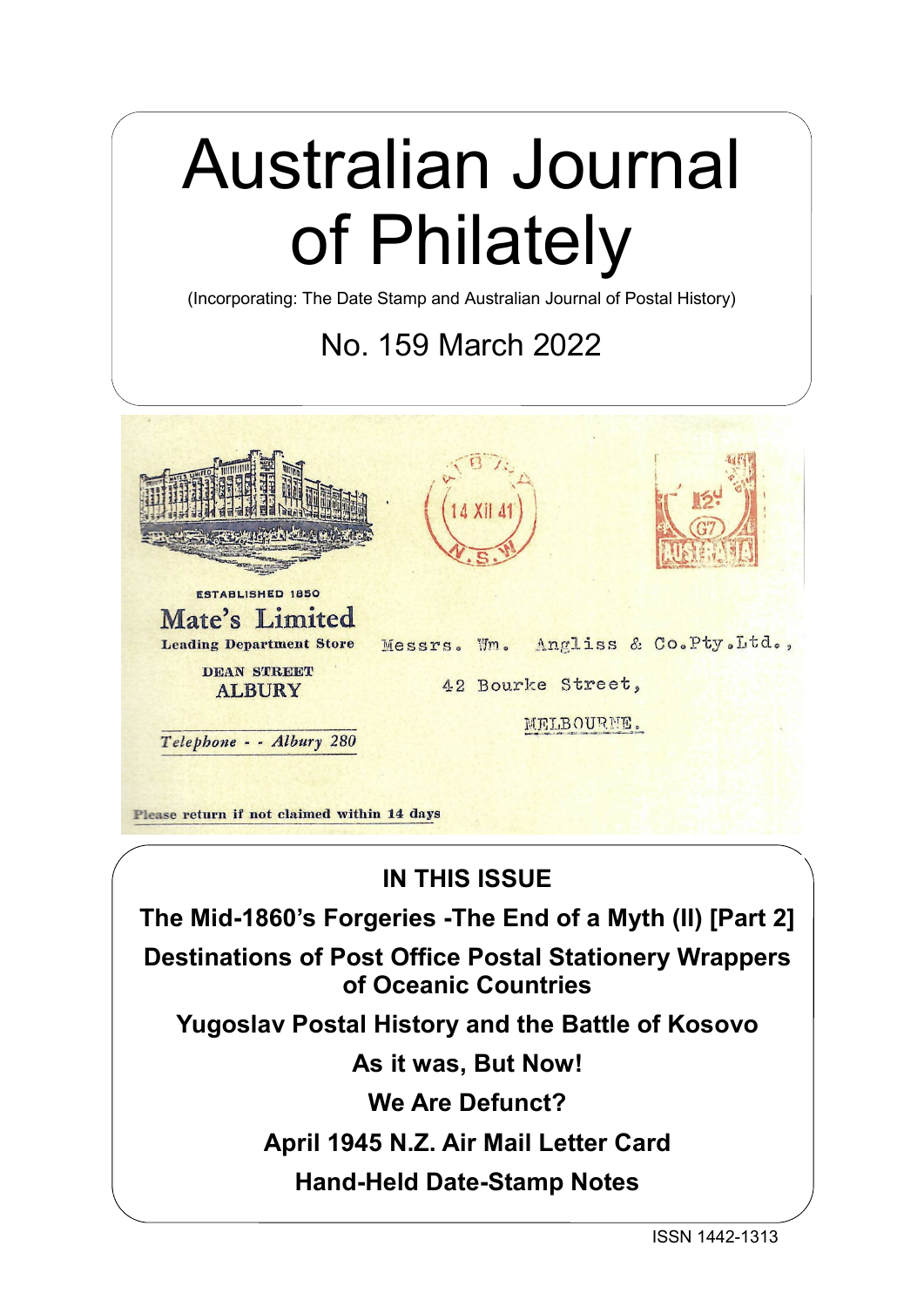**Meetings:** The Australian Philatelic Society meets bimonthly on the third Monday of (February, April, June, August, October, December), at 7.45 pm . Venue will be advised prior to meeting date. Visitors welcome.

**Subscription:** Membership categories and annual costs in \$A – net. All categories have www.aps.org.au website access as long as you have email access.

| Electronic:          | 4 emailed copies per year, worldwide cost                                                                      | \$25         |
|----------------------|----------------------------------------------------------------------------------------------------------------|--------------|
| Australia:           | 4 hard copies B & W per year, stapled double sided A4                                                          | \$39         |
| <b>Asia/Pacific:</b> | 2 hard copies B & W per year, stapled double sided A4<br>4 hard copies B & W per year, stapled double sided A4 | \$43<br>\$55 |
| <b>ROW:</b>          | 2 hard copies B & W per year, stapled double sided A4<br>4 hard copies B & W per year, stapled double sided A4 | \$49<br>\$68 |

(\* airmail is now the only AP option)

**Webmaster:** Tom & Ruth O'Dea **Website address:** http://www.aps.org.au

**Correspondence:** All to the Secretary except as noted. Journal articles to be with the Editor by 15 February, May, August and November respectively.

| Secretary:       | Journal                           | <b>Treasurer</b>             | <b>HHDS Notes</b>     |
|------------------|-----------------------------------|------------------------------|-----------------------|
| lan Sadler       | Tony Lyon                         | <b>Australian Philatelic</b> | George Vearing        |
| 51 Camperdown St | 2/2 Edith Avenue                  | Society                      | Box 426               |
| East Brighton    | Croydon, VIC 3136                 | PO Box 94                    | Mooroopna, VIC 3629   |
|                  | Australia                         | <b>Caulfield East</b>        | Australia             |
| <b>VIC 3187</b>  | Phone: 0412 997 675               | <b>VIC 3145</b>              | Ph: 03 5825 3194      |
| Australia        | Email:<br>lyonaj@optushome.com.au |                              | g vearing@hotmail.com |

### **OFFICE BEARERS 2021 - 2022**

| President                          |   | <b>John Young</b>   |
|------------------------------------|---|---------------------|
| Immediate Past president           | ÷ |                     |
| <b>Vice President</b>              | ÷ | <b>Vacant</b>       |
| Secretary                          | ÷ | lan Sadler          |
| Treasurer                          | ÷ | <b>John Steward</b> |
| Librarian                          | ÷ | <b>John Young</b>   |
| Committee                          | ÷ | <b>Tony Lyon</b>    |
| <b>Editor, AJPH</b>                | ÷ | <b>Tony Lyon</b>    |
| <b>Advertising in the Journal:</b> |   |                     |

Full Page \$A50.00

Full Page Colour \$A100.00

Half Page \$A30.00 Please send copy to the Editor

#### **Disclaimers:**

Articles in this issue of The Australian Journal of Philately do not necessarily reflect the opinion of The Australian Philatelic Society Inc. or of the Editorial Committee.

Copyright of each article in this issue of The Australian Journal of Philately is owned by the author, unless otherwise stated. Permission to reproduce articles must be obtained from the copyright owner, who normally should be contacted through this Society.

| <b>Date</b>   | 2022 Programme                | <b>Display</b>                         |
|---------------|-------------------------------|----------------------------------------|
| 28 March 2022 | John Young on ZOOM            | France-Marianne Postal History 1944-51 |
| 11 April 2022 | Tony Lyon Member's Meeting    | New Zealand Postal History 1940's      |
| 20 June 2020  | <b>Brian Fuller Venue TBC</b> | <b>Advertising Covers</b>              |